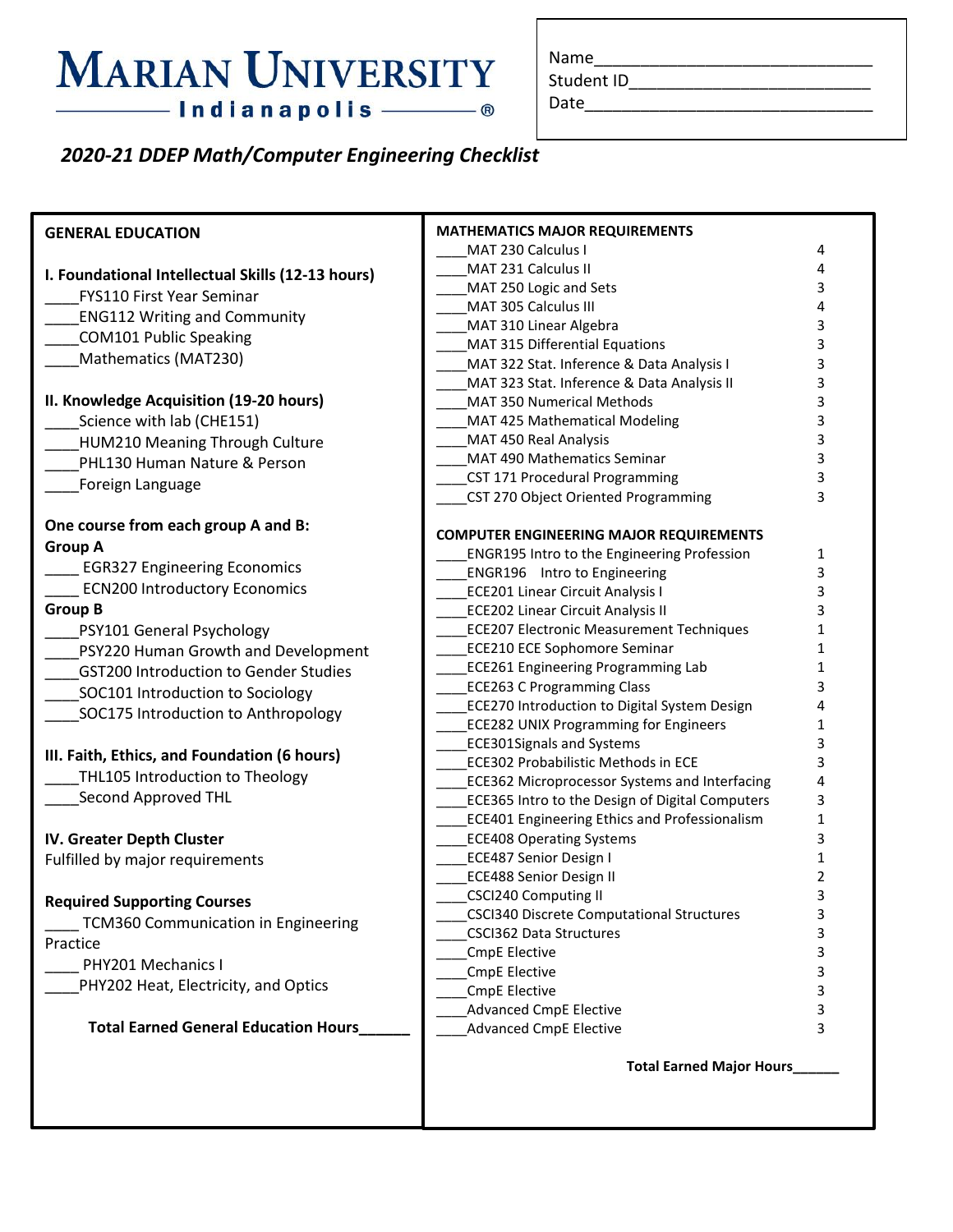### **MARIAN UNIVERSITY**  $-$ Indianapolis $\circ$

#### **2020-21 Dual-Degree Engineering Major B.S. Mathematics with concentration in Applied Math & B.S. Computer Engineering Sample Five-Year Plan**

| <b>Year One</b>                                  |                      |                               |                                                  |                        |                               |  |  |  |  |
|--------------------------------------------------|----------------------|-------------------------------|--------------------------------------------------|------------------------|-------------------------------|--|--|--|--|
|                                                  | <b>Fall Semester</b> |                               | <b>Spring Semester</b>                           |                        |                               |  |  |  |  |
| <b>Requirement Category</b>                      | Course               | <b>Credit</b><br><b>Hours</b> | <b>Requirement Category</b>                      | Course                 | <b>Credit</b><br><b>Hours</b> |  |  |  |  |
| <b>First Year Seminar</b>                        | <b>FYS 110</b>       | 3                             | Major                                            | <b>MAT 231</b>         | 4                             |  |  |  |  |
| Major                                            | <b>MAT 230</b>       | 4                             | Major                                            | CST171                 | 3                             |  |  |  |  |
| Major                                            | <b>CHE151</b>        | 4                             | Major                                            | <b>PHY201</b>          | 4                             |  |  |  |  |
| Major                                            | <b>ENGR196</b>       | 3                             | <b>General Education</b>                         | <b>ENG112</b>          | 3                             |  |  |  |  |
| Major                                            | <b>EGR195</b>        | $\mathbf{1}$                  | <b>General Education</b>                         | <b>THL105</b>          | 3                             |  |  |  |  |
| <b>General Education</b>                         | COM101               | 3                             |                                                  |                        |                               |  |  |  |  |
| <b>Semester Hours</b>                            | 18                   |                               | <b>Semester Hours</b>                            | 17                     |                               |  |  |  |  |
| <b>Cumulative Hours</b>                          | 18                   |                               | <b>Cumulative Hours</b>                          | 35                     |                               |  |  |  |  |
|                                                  |                      |                               | <b>Year Two</b>                                  |                        |                               |  |  |  |  |
|                                                  | <b>Fall Semester</b> |                               |                                                  | <b>Spring Semester</b> |                               |  |  |  |  |
| <b>Requirement Category</b>                      | Course               | <b>Credit</b>                 | <b>Requirement Category</b>                      | Course                 | <b>Credit</b>                 |  |  |  |  |
|                                                  |                      | <b>Hours</b>                  |                                                  |                        | <b>Hours</b>                  |  |  |  |  |
| Major                                            | <b>MAT 305</b>       | 4                             | Major                                            | <b>MAT250</b>          | 3                             |  |  |  |  |
| Major                                            | <b>PHY202</b>        | 4                             | Major                                            | <b>MAT315</b>          | 3                             |  |  |  |  |
| Major                                            | <b>MAT310</b>        | 3                             | Major                                            | <b>ECE201</b>          | 3                             |  |  |  |  |
| Major                                            | <b>MAT211</b>        | $\mathbf{1}$                  | Major                                            | <b>ECE207</b>          | 1                             |  |  |  |  |
| Major                                            | <b>CST270</b>        | 3                             | Major                                            | <b>ECE261</b>          | 1                             |  |  |  |  |
|                                                  |                      |                               | Major                                            | <b>ECE263</b>          | 3                             |  |  |  |  |
| <b>Semester Hours</b>                            | 15                   |                               | <b>Semester Hours</b>                            | 14                     |                               |  |  |  |  |
| <b>Cumulative Hours</b>                          | 50                   |                               | <b>Cumulative Hours</b>                          | 64                     |                               |  |  |  |  |
|                                                  |                      |                               | <b>Year Three</b>                                |                        |                               |  |  |  |  |
|                                                  | <b>Fall Semester</b> |                               | <b>Spring Semester</b>                           |                        |                               |  |  |  |  |
| <b>Requirement Category</b>                      | Course               | <b>Credit</b>                 | <b>Requirement Category</b>                      | Course                 | <b>Credit</b>                 |  |  |  |  |
|                                                  |                      | <b>Hours</b>                  |                                                  |                        | <b>Hours</b>                  |  |  |  |  |
| Major                                            | <b>ECE202</b>        | 3                             | Major                                            | <b>MAT323</b>          | 3                             |  |  |  |  |
| Major                                            | <b>ECE210</b>        | $\mathbf{1}$                  | Major                                            | <b>CSCI340</b>         | 3                             |  |  |  |  |
| Major                                            | <b>ECE270</b>        | 4                             | Major                                            | ECE301                 | 3                             |  |  |  |  |
| Major                                            | <b>MAT425</b>        | 3                             | Major                                            | <b>MAT350</b>          | 3                             |  |  |  |  |
| Major                                            | <b>MAT322</b>        | 3                             | <b>General Education</b>                         | <b>Second THL</b>      | 3                             |  |  |  |  |
| Major                                            | <b>CSCI240</b>       | 3                             |                                                  |                        |                               |  |  |  |  |
| <b>Semester Hours</b>                            | 17                   |                               | <b>Semester Hours</b>                            | 15                     |                               |  |  |  |  |
| <b>Cumulative Hours</b>                          | 81                   |                               | <b>Cumulative Hours</b>                          | 96                     |                               |  |  |  |  |
|                                                  |                      |                               | <b>Year Four</b>                                 |                        |                               |  |  |  |  |
| <b>Fall Semester</b>                             |                      |                               | <b>Spring Semester</b>                           |                        |                               |  |  |  |  |
| <b>Requirement Category</b>                      | Course               | <b>Credit</b>                 | <b>Requirement Category</b>                      | Course                 | <b>Credit</b>                 |  |  |  |  |
|                                                  |                      | <b>Hours</b>                  |                                                  |                        | <b>Hours</b>                  |  |  |  |  |
| Major                                            | ECE302               | 3                             | Major                                            | ECE365                 | 3                             |  |  |  |  |
| Major                                            | ECE362               | $\overline{4}$                | <b>General Education</b>                         | <b>TCM360</b>          | $\overline{2}$                |  |  |  |  |
| Major                                            | <b>CSCI362</b>       | 3                             | Major                                            | ECE401                 | $\mathbf{1}$                  |  |  |  |  |
| Major                                            | ECE282               | $\mathbf 1$                   | Major                                            | <b>CmpE Elective</b>   | 3                             |  |  |  |  |
| Major                                            | <b>MAT490</b>        | 3                             | Major                                            | <b>CmpE Elective</b>   | 3                             |  |  |  |  |
| <b>General Education</b>                         | <b>HUM210</b>        | 3                             | <b>General Education</b>                         | EGR327                 | 3                             |  |  |  |  |
|                                                  |                      |                               |                                                  |                        |                               |  |  |  |  |
| <b>Semester Hours</b><br><b>Cumulative Hours</b> | 17<br>113            |                               | <b>Semester Hours</b><br><b>Cumulative Hours</b> | 15<br>128              |                               |  |  |  |  |